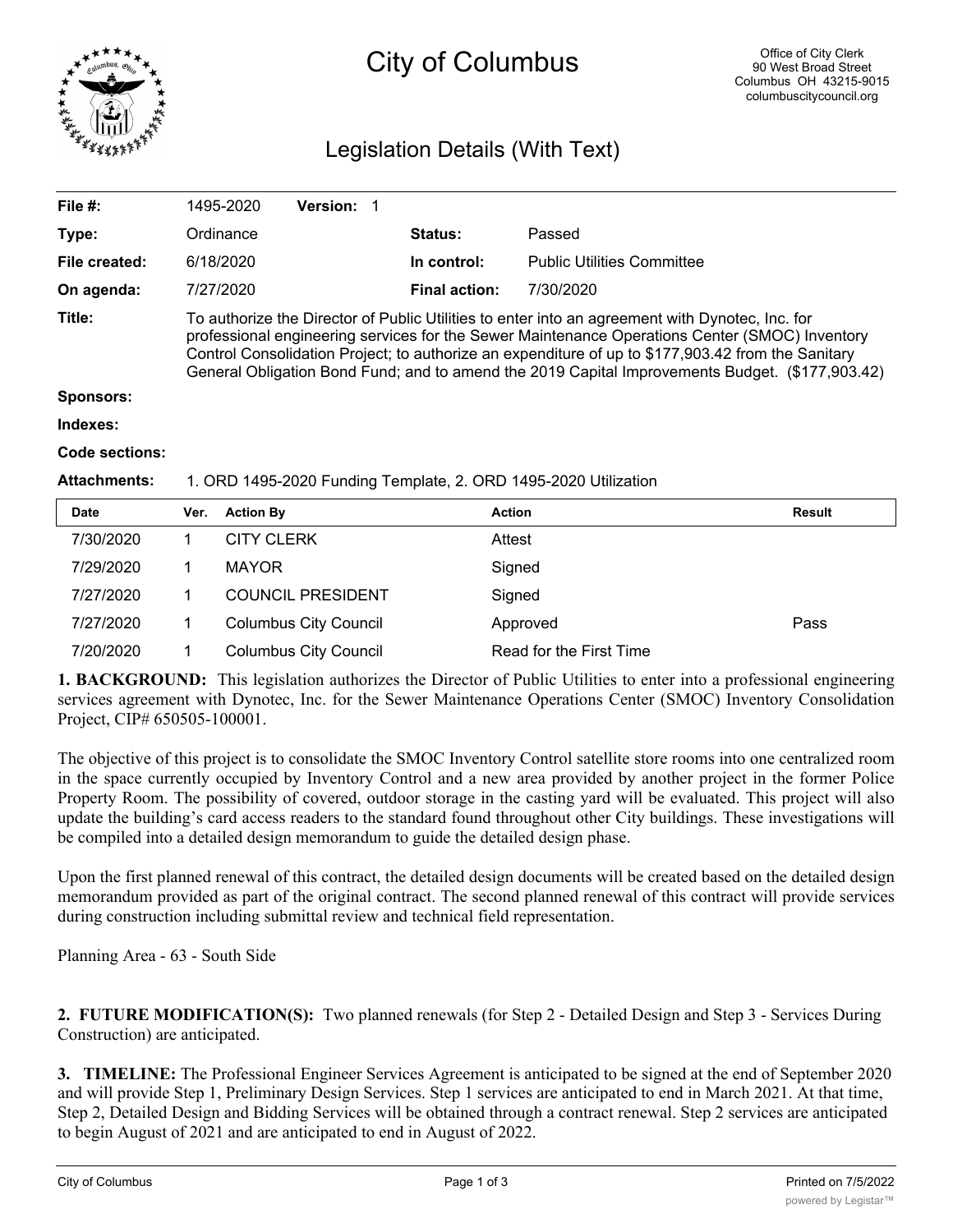**4. ECONOMIC IMPACT/ADVANTAGES; COMMUNITY OUTREACH; PROJECT DEVELOPMENT; ENVIRONMENTAL FACTORS/ADVANTAGES OF PROJECT:** The SMOC Inventory Control Section utilizes approximately 16 different storerooms and satellite storerooms around the Fairwood Facility. The number of storerooms and amount of inventory make managing the current setup very difficult. The consolidation of these storerooms will allow the Inventory Control Section to be operate more efficiently and to better manage the storeroom inventory.

**5. BID INFORMATION:** The selection of the firm providing the professional engineering services has been performed in accordance with the procedures set forth in Columbus City Code, Section 329, "Awarding professional service contracts through requests for proposals." The project was formally advertised on the Vendor Services website and Bonfire from May 5, 2020 to May 29, 2020. The city received three (3) responses from Dynotec, Inc., BBOC, and Korda/Nemeth. All proposals were deemed responsive and were fully evaluated and scored ased on the criteria within Columbus City Code Section 329. The Department of Public Utilities recommends the agreement be awarded to Dynotec, Inc.

The Contract Compliance Number for Dynotec, Inc. is 31-1319961 (expires 1/31/2022, MBE, DAX # 005053).

Searches in the Excluded Party List System (Federal) and the Findings for Recovery list (State) produced no findings against Dynotec, Inc.

**6. FISCAL IMPACT:** This ordinance requires an expenditure of up to \$177,903.42 from the Sanitary General Obligation Bond Fund 6109. An amendment to the 2019 Capital Improvement Budget is necessary to align the authority with the expenditure.

To authorize the Director of Public Utilities to enter into an agreement with Dynotec, Inc. for professional engineering services for the Sewer Maintenance Operations Center (SMOC) Inventory Control Consolidation Project; to authorize an expenditure of up to \$177,903.42 from the Sanitary General Obligation Bond Fund; and to amend the 2019 Capital Improvements Budget. (\$177,903.42)

**WHEREAS,** three (3) proposals for professional engineering services for the SMOC Inventory Control Consolidation Project were received on May 29, 2020; and

**WHEREAS,** the Department of Public Utilities recommends that the agreement be awarded to Dynotec, Inc.; and

**WHEREAS,** it is necessary to authorize an expenditure of up to \$177,903.42 within the Sanitary General Obligation Bond Fund 6109 for the Division of Sewerage & Drainage; and

**WHEREAS,** it is necessary to authorize an amendment to the 2019 Capital Improvements Budget for the purpose of providing sufficient spending authority for the aforementioned project expenditure; and

**WHEREAS,** it has become necessary in the usual daily operation of the Division of Sewerage & Drainage, to authorize the Director of Public Utilities to enter into a professional engineering services agreement with Dynotec, Inc. for the Sewer Maintenance Operations Center (SMOC) Inventory Control Consolidation Project, for the preservation of the public health, peace, property and safety; **now, therefore**

## **BE IT ORDAINED BY THE COUNCIL OF THE CITY OF COLUMBUS:**